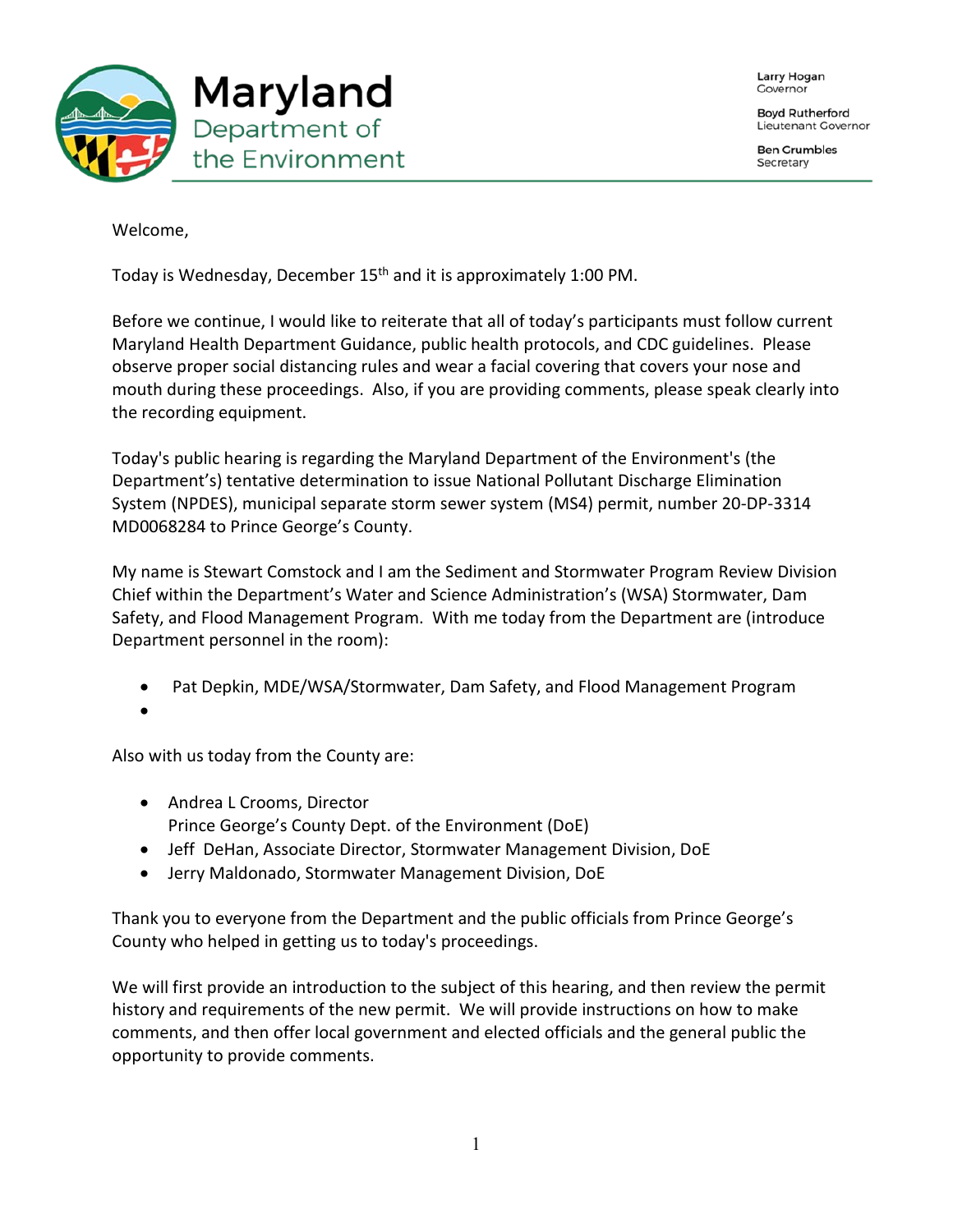## **Introduction**

In accordance with Maryland's Administrative Procedures Act, a tentative determination to issue Prince George's County's MS4 permit has been published in the Maryland Register and advertised in the Washington Post on November  $5<sup>th</sup>$  and  $19<sup>th</sup>$ , sent out to the Department's interested party list, and publicized on the Department's web page where the proposed permit and supporting fact sheet material can be found.

Everyone who registered will be added to the Department's interested party list and will receive notice of any actions regarding Prince George's County's MS4 permit. If you want to be on the Department's interested party list for this permit and did not sign in, please do so before the end of today's hearing.

The purpose of today's hearing is to accept public comment on the Department's tentative determination to issue Prince George's County's MS4 Permit. This permit authorizes the discharge of stormwater into, through, or from all MS4's owned or operated by the County, including all incorporated municipalities within the County except the City of Bowie.

The Department has some introductory remarks regarding this action and will then offer local government and elected officials and the general public the opportunity to provide comments. Today's hearing is scheduled for 90 minutes and we would like to provide everyone who registered to speak an opportunity to do so. Please note that this hearing is being recorded, and by presenting testimony today, you are giving your consent to being recorded.

## **Permit History**

For background, Maryland has been delegated authority by the United States Environmental Protection Agency, EPA, to administer the NPDES program in the State. Final stormwater regulations were adopted by EPA in November 1990 according to Section 402(p) of the Clean Water Act. These regulations require in part that owners or operators of storm drain systems serving populations of greater than 100,000, including Prince George's County, apply for a Phase I NPDES municipal stormwater permit.

Based on 1990 census data, Prince George's County was considered a Phase I municipality due to its population. The County submitted a two-year, two-part application and was issued an initial MS4 permit in November, 1993. The County's first permit laid the foundation for a comprehensive approach to controlling runoff. This was done by establishing the necessary legal authority; mapping storm drain system infrastructure; identifying sources of pollution; monitoring storm events to characterize urban runoff; enhancing existing erosion and sediment control and stormwater management programs; and establishing new programs for providing education and eliminating illegal storm drain system discharges.

This permit was reissued on January 12, 1999, October 13, 2004, and most recently, on January 2, 2014. To improve local water quality and the Chesapeake Bay, Prince George's County's most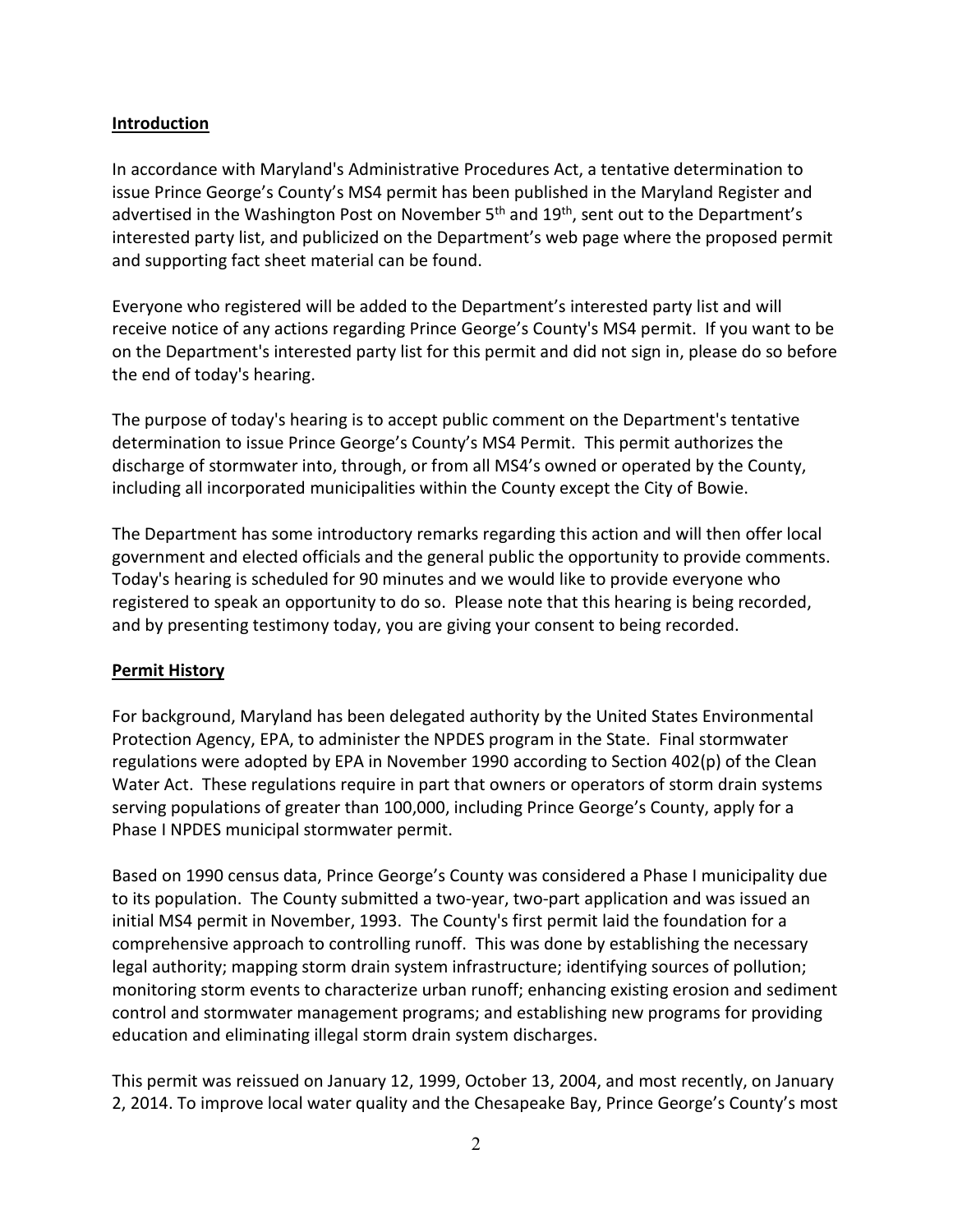recent MS4 permit included a requirement for the restoration of 20% of the impervious surface area within the County that was not already managed for stormwater to the maximum extent practicable. To meet this requirement, the County was required to restore 6,105 acres of impervious area.

NPDES permits last for five years and a reapplication is required to be submitted as part of the County's fourth year annual report. The County submitted its fourth year annual report on January 2, 2018. Since that time, the Department has held numerous meetings and had many conversations with individual citizens, environmental advocates, the EPA, and other local government officials that are affected by the MS4 permit program. The result of these meetings and conversations is the draft permit that we take up today.

This permit requires Prince George's County to continue restoring impervious acres for the reduction of nutrients and sediments, and implementing pollution reduction plans targeting specific pollutants that impair local waters such as PCBs, trash, or bacteria. This permit builds on new scientific knowledge as well as lessons learned under the previous permits. With these advancements, Prince George's County will continue to be a leader in reducing stormwater pollutants locally and nationally.

Most significantly, the new permit:

- Incorporates the County's implementation of stormwater best management practices (BMPs) for impervious acre restoration using the County's TMDL Restoration Plans and BMP Implementation Strategy;
- Establishes annual impervious acre restoration benchmarks throughout the five-year permit term;
- Provides incentives to implement green stormwater infrastructure to increase the use of natural designs and BMPs that provide a climate resiliency co-benefit;
- Strengthens the illicit discharge detection and elimination (IDDE) program including a requirement to prioritize outfall screenings in areas with the highest pollution potential;
- Improves winter management of deicing and anti-icing materials to further reduce chlorides, a pollutant of emerging concern; and
- Encompasses the new 2021 Accounting Guidance that includes the Phase 6 Chesapeake Bay Watershed Model and new and updated BMPs.

These and all other remaining permit conditions have been developed for abating the discharge of pollutants from the County's storm drain system and working toward meeting the State's receiving water quality criteria.

## **Instructions**

I would like to give Prince George's County, the permittee, an opportunity to comment, and any local elected officials that desire to speak. After that we will work down the list of speakers